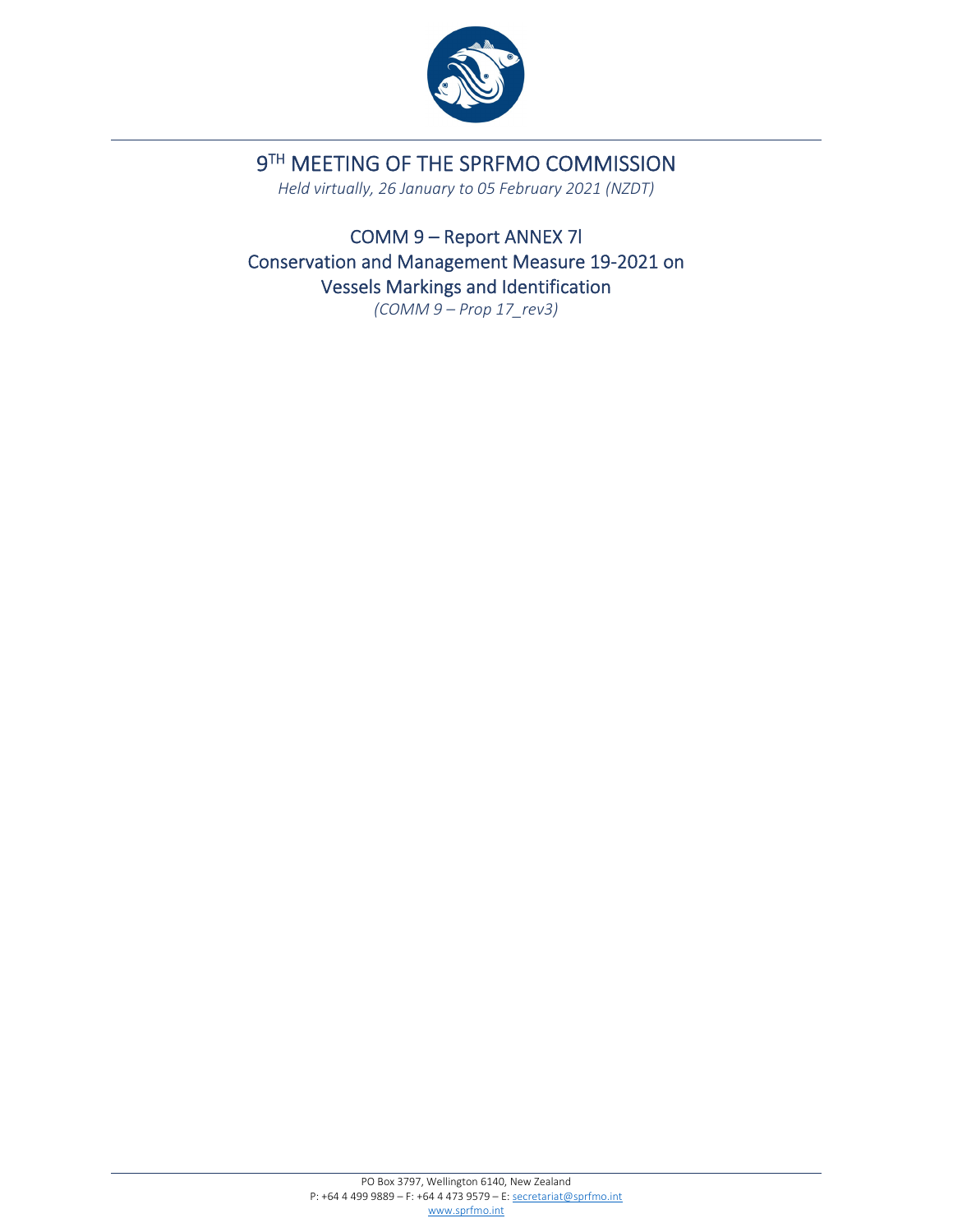

## CMM 19‐2021

## Conservation and Management Measure for the Marking and Identification of Fishing Vessels

## The Commission of the South Pacific Regional Fisheries Management Organisation;

*MINDFUL* of Article 27 (1)(a) of the Convention and the obligations therein to establish appropriate cooperative procedures to ensure compliance with the Convention and the Conservation and Management Measures (CMMs) adopted under the Convention, including the marking of vessels and fishing gear;

*NOTING* that the FAO Standard Specification for the Marking and Identification of Fishing Vessels<sup>1</sup> has been implemented by organisations with management authority over waters overlapping or adjacent to the Convention Area, such as the Western and Central Pacific Fisheries Commission and the Commission for the Conservation of Antarctic Marine Living Resources;

*RECOGNISING* the importance of proper marking and identification of fishing vessels for safety at sea and for addressing illegal, unreported, and unregulated fishing activities;

*ADOPTS* the following CMM in accordance with Articles 8 and 27 of the Convention:

- 1. "FAO Standard Specifications for the Marking and Identification of Fishing Vessels" means the Standard Specifications and Guidelines approved by the FAO Committee on Fisheries (COFI) at its 18th Session, Rome, 10‐14 April 1989.
- 12. Members and Cooperating non‐Contracting Parties (CNCPs) shall ensure that fishing vessels, as defined in Article 1(1)(h) of the Convention, that they authorise to fish in the Convention Area are marked in such a way that they can be readily identified, with markings prominently displayed at all times. Specifically:
	- (a) The vessel's name and International Radio Call Sign (IRCS) shall be marked on the vessel's hull or superstructure, port and starboard; fixtures inclined at an angle to the vessel's side or superstructure would be considered as suitable provided that the angle of inclination would not prevent sighting of the sign from another vessel or from the air.
	- (b) In addition, the vessel's IRCS shall be marked on a deck, which is any horizontal plane including the top of the wheelhouse<del>, except as provided in paragraph 4 below</del>. Should an awning or other temporary cover obscure the mark on a deck in part or full, the awning or cover shall also be marked. These marks should be placed athwartships with the top of the numbers or letters towards the bow.
	- (c) Vessels to which an IRCS has not been assigned shall be marked, as specified in (a) and (b) above, with the characters allocated by the International Telecommunication Union (ITU) to the member or CNCP of the Commission concerned or such other characters of national identification as may be required under bilateral fishery agreements and followed by, as appropriate, the fishing authorisation or vessel registration number assigned to the vessel by the member or CNCP-of the

 $1$  The Standard Standard Specifications and Guidelines approved by the FAO Committee on Fisheries (COFI) at its 18th Session, Rome, 10‐14 April 1989.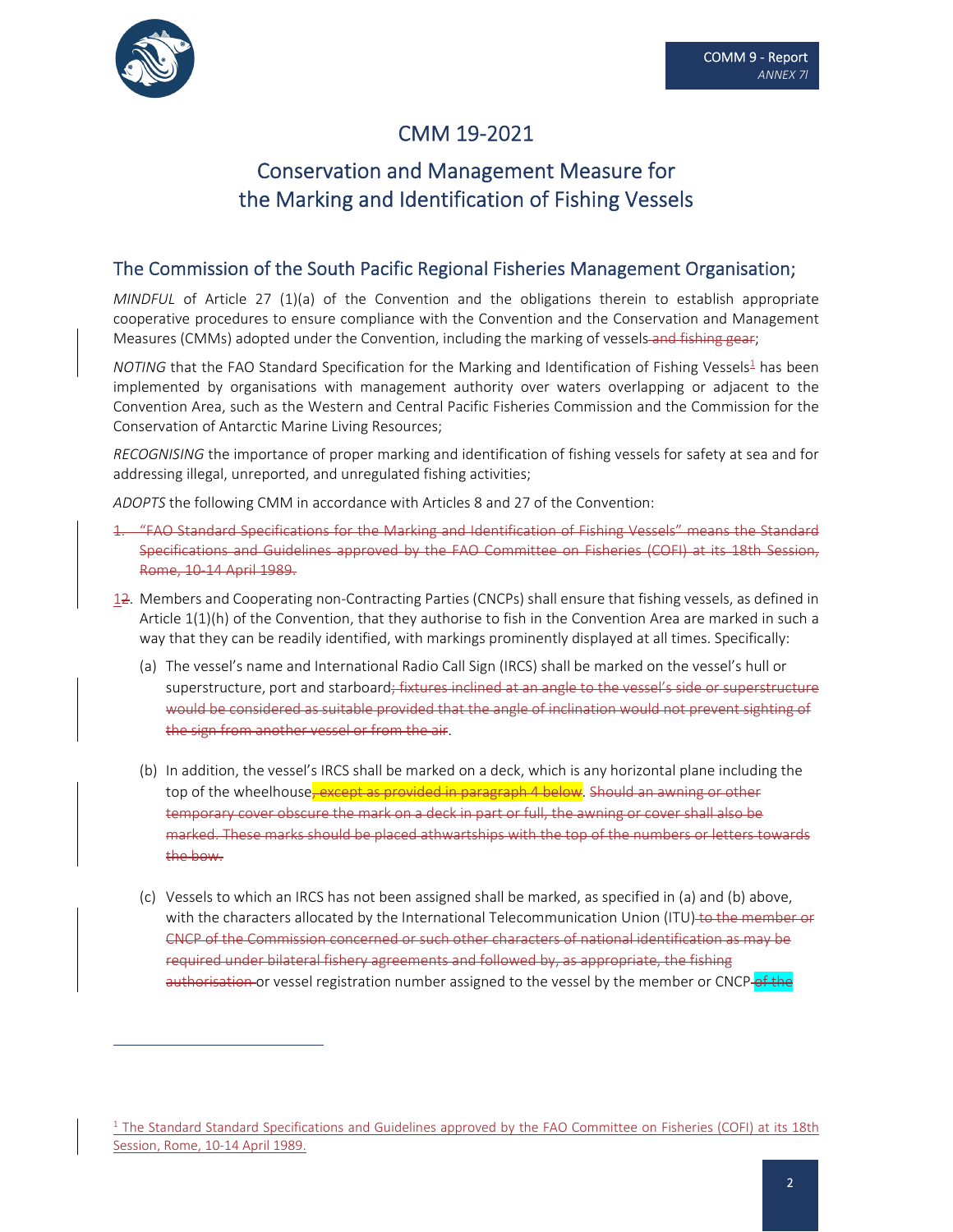

Commission concerned. In such cases, a hyphen shall be placed between the nationality identification characters and the fishing authorisation or registration number identifying the vessel.

### 3. 2. Members and CNCPs shall ensure that marks:

- (a) be placed as high as possible above the waterline on both sides (such parts of the hull as the bow and the stern shall be avoided);
- (b) be so placed that they are not obscured in part or full by the fishing gear whether it is stowed or in use;
- (c) be clear of flow from scuppers or overboard discharges including areas which might be prone to damage or discolouration from the catch of certain types of species;
- $\left(\frac{d}{dx}\right)(c)$  not extend below the waterline, including at full load/displacement conditions.
- 4. Members and CNCPs shall ensure that boats, skiffs and craft carried by the vessel for fishing operations, as defined by SPRFMO Convention, Article 1, Paragraph 1(h), shall bear the same mark as the vessel concerned. Undecked vessels shall not be required to display the mark on a horizontal surface. However, Members and CNCPs shall encourage their vessels, where practical, to fit a board on which the mark is placed, so that it may be clearly seen from the air.
- 5.3. Members and CNCPs shall ensure that the vessel markings required under paragraph 2 markings for the IRCS or alternative meet the following technical specifications:
	- (a) block lettering and numbering shall be used throughout;
	- (b) the width of the letters and numbers shall be in proportion to the height as referred to in paragraph (c);
	- (c) for the hull, superstructure and/or inclined surfaces, the height (h) of the letters and numbers shall be:

#### Length of vessel overall (LOA) in metres (m) Height of letters and numbers in metres

# (m) is not less than:

| Length of vessel overall (LOA) in<br>metres (m) | Height of letters and numbers in metres<br>(m) is not less than: |
|-------------------------------------------------|------------------------------------------------------------------|
| 25 m and over                                   | 1.0 <sub>m</sub>                                                 |
| 20 m but less than 25 m                         | 0.8 <sub>m</sub>                                                 |
| 15 m but less than 20 m                         | 0.6 <sub>m</sub>                                                 |
| 12 m but less than 15 m                         | 0.4 <sub>m</sub>                                                 |
| 5 m but less than 12 m                          | 0.3 <sub>m</sub>                                                 |
| Under 5 m                                       | 0.1 <sub>m</sub>                                                 |

(d) for the deck, the height shallis not be less than 0.3 m for all classes of vessels of 5 m and over;